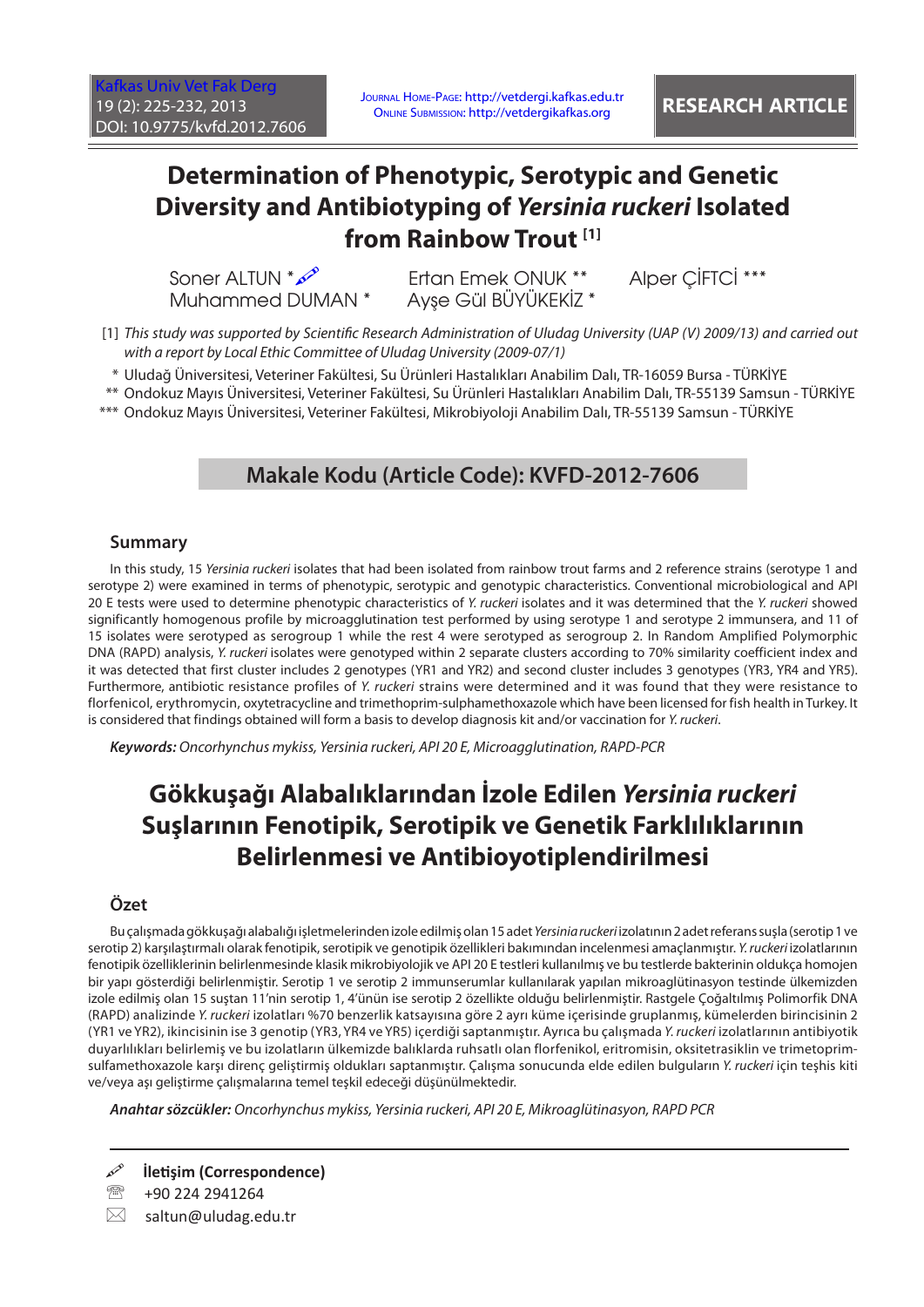### <span id="page-1-0"></span>**INTRODUCTION**

*Yersinia ruckeri* is the ethiological agent of the diseases known as yersiniosis or "enteric red mouth" which causes significant economical losses in fish production<sup>[1](#page-6-0)</sup>. Although the disease is detected on salmonid fish in particular, it also effects other fish species<sup>[2](#page-6-0)</sup>. The disease is now widely distributed and it has been reported in North America, Australia, South Africa and European countries <sup>1</sup>. In Turkey, *Y. ruckeri* was first isolated from a rainbow trout farming facility in İzmir in 1990 by Cagirgan and Yurekliturk <sup>3</sup>.

Although there are serological differences between *Y. ruckeri* strains, it is mentioned that they have very similar serotypes with regards to biochemical characteristics <sup>4-6</sup>. However, it is reported that differences may be detected on methyl red (MR), voges proskauer (VP), lysine decarboxylase, arginine dihydrolase and lactose fermentation tests results in some strains [7](#page-6-0) . It is specified that the ability to fermentate sorbitol can vary among *Y. ruckeri* strains and serotype 2 strains can be differed from other strains by the ability to fermentate sorbitol<sup>1,2</sup>.

Conventional tests, API 20 E test kit and selective medium are used for identification and to determine the phenotypic characteristics of *Y. ruckeri* strains [5,6,8.](#page-6-0) Nowadays, rapid and easy diagnosis of *Y. ruckeri* can be performed by Polymerase Chain Reaction (PCR) and this method is used as alternative to traditional identification methods <sup>9,10</sup>. The RAPD-PCR method which is a DNA based technique are used frequently to determine differences among the strains due to high discriminatory power, reproducibility, and low cost relatively [11-13.](#page-6-0) 

In this study, it were determined the phenotypic and serologic properties of *Y. ruckeri* isolates isolated from rainbow trout in different geographical regions of Turkey and genetic diversity among the isolates by RAPD-PCR. Efficiency of the technique was also evaluated for epidemiological studies.

## **MATERIAL and METHODS**

#### *Bacterial Strains and Phenotypic Characterizations*

Fifteen *Y. ruckeri* isolates obtained from different locations in Turkey and 2 reference strains belonging to serotype 1 (Genk 3281) and serotype 2 (Denmark 1850621-1116B) were used in this study. Origins and sources of the strains used in the study were presented in *Table 1.*

Isolates were identified as *Y. ruckeri* by gram staining, oxidation-fermentation (O/F), Simmons citrate, gelatin hydrolysis, cytochrome oxidase, catalase, growth in 1%, 3% and 7% NaCl, motility at 22°C and 37°C, indole, MR, VP, acid production from sorbitol, maltose, glucose <sup>5,8</sup>. Additionally, tween 80 hydrolysis ability was determined by examining the colony morphology on Shotts-Waltman Agar (SWA) [14.](#page-6-0)

| Table 1. Yersinia ruckeri strains in the study<br>Tablo 1. Çalışmada kullanılan Y. ruckeri suşları |                               |                      |                       |  |  |  |  |  |  |  |  |  |
|----------------------------------------------------------------------------------------------------|-------------------------------|----------------------|-----------------------|--|--|--|--|--|--|--|--|--|
| <b>Strain No</b>                                                                                   | <b>Origin</b>                 | <b>Source</b>        | <b>Isolation Year</b> |  |  |  |  |  |  |  |  |  |
| 1                                                                                                  | Isparta                       | <b>Rainbow Trout</b> | 2009                  |  |  |  |  |  |  |  |  |  |
| $\overline{2}$                                                                                     | Isparta                       | <b>Rainbow Trout</b> | 2009                  |  |  |  |  |  |  |  |  |  |
| 3                                                                                                  | Denizli                       | <b>Rainbow Trout</b> | 2009                  |  |  |  |  |  |  |  |  |  |
| $\overline{4}$                                                                                     | Afyon                         | <b>Rainbow Trout</b> | 2009                  |  |  |  |  |  |  |  |  |  |
| 5                                                                                                  | Sakarya                       | <b>Rainbow Trout</b> | 2010                  |  |  |  |  |  |  |  |  |  |
| 6                                                                                                  | <b>Bursa</b>                  | <b>Rainbow Trout</b> | 2010                  |  |  |  |  |  |  |  |  |  |
| $\overline{7}$                                                                                     | <b>Bilecik</b>                | <b>Rainbow Trout</b> | 2010                  |  |  |  |  |  |  |  |  |  |
| 8                                                                                                  | Kütahya                       | <b>Rainbow Trout</b> | 2010                  |  |  |  |  |  |  |  |  |  |
| 9                                                                                                  | Denmark<br>1850621-1116B      | <b>Rainbow Trout</b> |                       |  |  |  |  |  |  |  |  |  |
| 10                                                                                                 | Muğla                         | <b>Rainbow Trout</b> | 2010                  |  |  |  |  |  |  |  |  |  |
| 11                                                                                                 | Muğla                         | <b>Rainbow Trout</b> | 2010                  |  |  |  |  |  |  |  |  |  |
| 12                                                                                                 | <b>Bursa</b>                  | <b>Rainbow Trout</b> | 2010                  |  |  |  |  |  |  |  |  |  |
| 13                                                                                                 | Kütahya                       | <b>Rainbow Trout</b> | 2010                  |  |  |  |  |  |  |  |  |  |
| 14                                                                                                 | Muğla                         | <b>Rainbow Trout</b> | 2010                  |  |  |  |  |  |  |  |  |  |
| 15                                                                                                 | Kütahya                       | <b>Rainbow Trout</b> | 2010                  |  |  |  |  |  |  |  |  |  |
| 16                                                                                                 | <b>Bilecik</b>                | <b>Rainbow Trout</b> | 2010                  |  |  |  |  |  |  |  |  |  |
| 17                                                                                                 | <b>Genk 3281</b><br>(Belgium) | <b>Rainbow Trout</b> |                       |  |  |  |  |  |  |  |  |  |

Isolates were inoculated on strips according to API 20 E (Biomerieux) rapid diagnostic kit directory and incubated at 26°C for 24 h and identification was performed on API WEB.

#### *PCR*

*Y. ruckeri* isolates identified conventionally were confirmed by PCR.For this purpose, DNA was extracted with a commercial kit (Omega Bio-tek, Inc.) according to the manufacturer's instructions. DNA concentrations were measured on 260 nm and 280 nm and equalized to 50 ng/µl.

PCR was performed by using ruck1 (5'-CAGCGGAAAGTA GCTTG-3') and ruck2 (5'-TGTTCAGTGCTATTAACACTTAA-3') primers according to the method described by Lejune and Rurangirwa <sup>10</sup>. After amplification, 409 bp PCR products were identified as *Y. ruckeri*.

#### *Genotyping*

RAPD method was used for genotyping of the isolates. For this purpose, ERIC-2 primer (5'-AAGTAAGTGACTGGGGT GAGCG-3') was used. Amplification step was performed by modifying the method reported by Versalovic et al.<sup>15</sup>. At this stage, 25 µl RAPD master mixture including DEPCtreated water, 1XPCR Buffer, 2.5 mM MgCl<sub>2</sub>, 200 μM each dNTP, 2.5U Taq DNA polymerase, 25 pmol primer and 5 μl DNA was prepared. After initial denaturation of DNA at 95°C for 1 min, 25 amplificates cycles compose denaturation at 94°C for 1 min, annealing at 40°C for 1 min and from extension at 72°C for 1 min were followed. Amplification products were visualised by electrophoresis in 1.5% agarose gel including ethidium bromyde (2 mg/ml).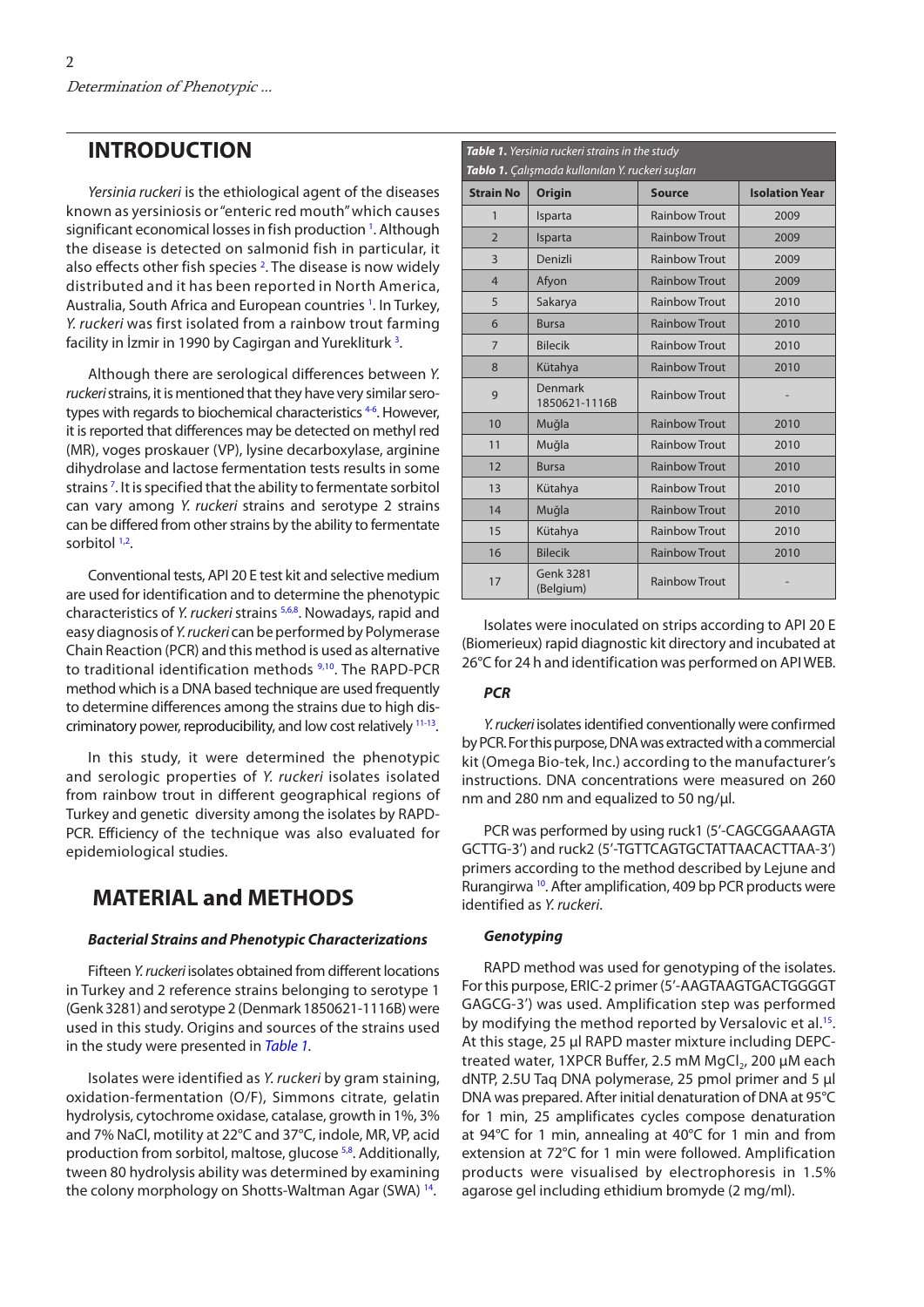The phylogenetic relatedness of isolates was evaluated with dendogram of RAPD patterns. The dendogram was drawn by UPGMA (Unweighted Pair Group Method with Arithmetic Averages) with CHEF-DR® III, Quantity One® software (Bio-Rad Laboratories, Hercules, CA). To determine reproducibility of RAPD analysis, 5 strains from each bacteria species were selected randomly and RAPD analysis were repeated for 3 times subsequently.

#### *Serological Characterization*

*- Preparation of Immunsera:* In this study, 3 month-old, 8 healty New Zelland rabbits (2 positive and 2 negative controls for each serotype) taken from Uludag University Experimental Animals Breeding and Research Center were used. *Y. ruckeri* reference strains Genk 3281 (*Y. ruckeri* serotype 1) and Denmark 1850621-1116B (*Y. ruckeri* serotype 2) were inoculated into Triptic soy broth, incubated at 22°C for 48 h, centrifuged and inactivated by addition of formol (final concentration 0.3%). The suspension was kept for 2 h at room temperature and subsequently over-night at 4°C. Thereafter, the bacteria were washed 3 times in phosphate buffer saline (PBS) and the bacterial concentration was calibrated to McFarland no: 7 [16.](#page-6-0) Prepared inoculums were inoculated subcutaneously to each test groups animals on  $1<sup>st</sup>$ ,  $5<sup>th</sup>$ ,  $9<sup>th</sup>$  and  $13<sup>th</sup>$  day in the quantity of 0.2, 0.4, 0.8 and 1.0 ml respectively. For negative control group, the same amount of steril PBS was inoculated on the same intervals. On the 15<sup>th</sup> day of the last inoculation, blood samples (20 ml) were collected from ear veins of rabbits and the sera preparated and aliquoted before freezing at -20°C. Microplate agglutination test was applied to detect antibodies  $17,18$ .

*- Preparation of Antigen:* To prepare the antigen; before the isolates were incubated at 22°C for 48 h and collected in Phosphate Buffer Solution (PBS) then autoclaved at 100°C for 30 min to obtain the heat-stable O antigen. After, bacterial cultures were centrifuged at 5.000 rpm for 15 min. The sediment was removed and diluted with PBS to have suspension (antigen) at Optic Density (OD) of 0.65 at 525 nm wavelength on the spectrophotometer. This antigen was stored at -20°C until used for slide and microplate agglutination tests as somatic O antigen [19,20.](#page-7-0)

*- Microplate Agglutination Test: Y. ruckeri* isolates were serotyped by microplate agglutination test. For this purpose, an antiserum diluted with PBS on 2:1 proportion (50 ml PBS:25 ml antiserum) was put to wells of microplate. Then, antigen solution was added into these wells (25  $\mu$ l) and mixed well. They were left at room temperature for 2 h and then at 4°C for overnight [21-23](#page-7-0). Positive and negative sera were put into the last and penultimate wells of each microplate for test control. Test results and agglutination titers were assessed according to  $\log_2$  base  $^{21,23,24}.$ 

#### *Antimicrobial Susceptibility Test*

All the isolates were tested for antimicrobial susceptibility by the Kirby-Bauer disc diffusion method on Mueller-Hinton agar according to Clinical and Laboratory Standards Institute (CLSI). The following antibiotic discs were used: neomycin (10 µg, Oxoid), gentamicin (120 µg Oxoid), oxytetracycline (30 µg Oxoid), florfenicol (30 µg Oxoid), erythromycin (15 µg, Oxoid), sulfamethoxazole+trimethoprim (25 µg, Oxoid), doxycycline (30 µg, Oxoid), lincomycin (2 µg, Oxoid) and amoxicillin (25 µg, Oxoid). At  $24<sup>th</sup>$  and  $48<sup>th</sup>$  h of the incubation, incubation zone diameters were measured and evaluated [25.](#page-7-0)

### **RESULTS**

#### *Phenotypic Characteristics of Y. ruckeri Strains*

Conventional microbiological tests and API 20 E test kits were used to determine phenotypic characteristics of *Y. ruckeri* isolates and results were presented in *[Table 2](#page-3-0)* and *3*. It was observed that *Y. ruckeri* strains has created green colonies on SWA and a zone with an ice glass appearance due to precipitation of calcium salts and hydrolysis of tween 80 around these colonies.

By API 20 E and conventional tests, phenotypic characteristics of *Y. ruckeri* isolates were found significantly similar. It was determined that 5, 6, 8, 9 and 10 numbered isolates were positive for sorbitol test (both on API 20 E and conventional tests).

PCR was used for molecular confirmation of *Y. ruckeri* isolates. All of isolates and reference strains gave the final PCR product of 409 bp *([Fig. 1\).](#page-3-0)*

#### *Genotyping*

By RAPD analysis, *Y. ruckeri* isolates gave 5 different patterns. Isolates were grouped within 2 separate clusters according to 70% similarity index and it was detected that first cluster includes 2 genotypes (YR1 and YR2) and second cluster includes 3 genotypes (YR3, YR4 and YR5). Genotype YR2 was predominant and included 5 isolates (29.4%); and each of the genotypes YR3, YR4 and YR5 composed of 3 isolates. Furthermore, it was detected that isolates within genotypes YR4 and YR5 were closely related species.

#### *Serological Characterization*

It was detected that isolates 5, 6, 8, 9 and 10 numbered isolates have the characteristics of serotype 2 by microplate agglutination tests and other isolates have the characteristics of serotype 1. It was observed that antigenic structures of 15 isolates and two reference strains were not shown cross reaction against to serotype 1 and serotype 2 immune serums. Furthermore, 1:256 dilution of antigens prepared from isolates either serotype 1 or serotype 2 reacted with specific immunsera.

#### *Antimicrobial Susceptibility Profiles*

Seventeen *Y. ruckeri* isolate were examined for antibiotic sensitivity against to 9 different antibiotics and results were presented in *[Table 4](#page-5-0)*. It was determined that all *Y. ruckeri*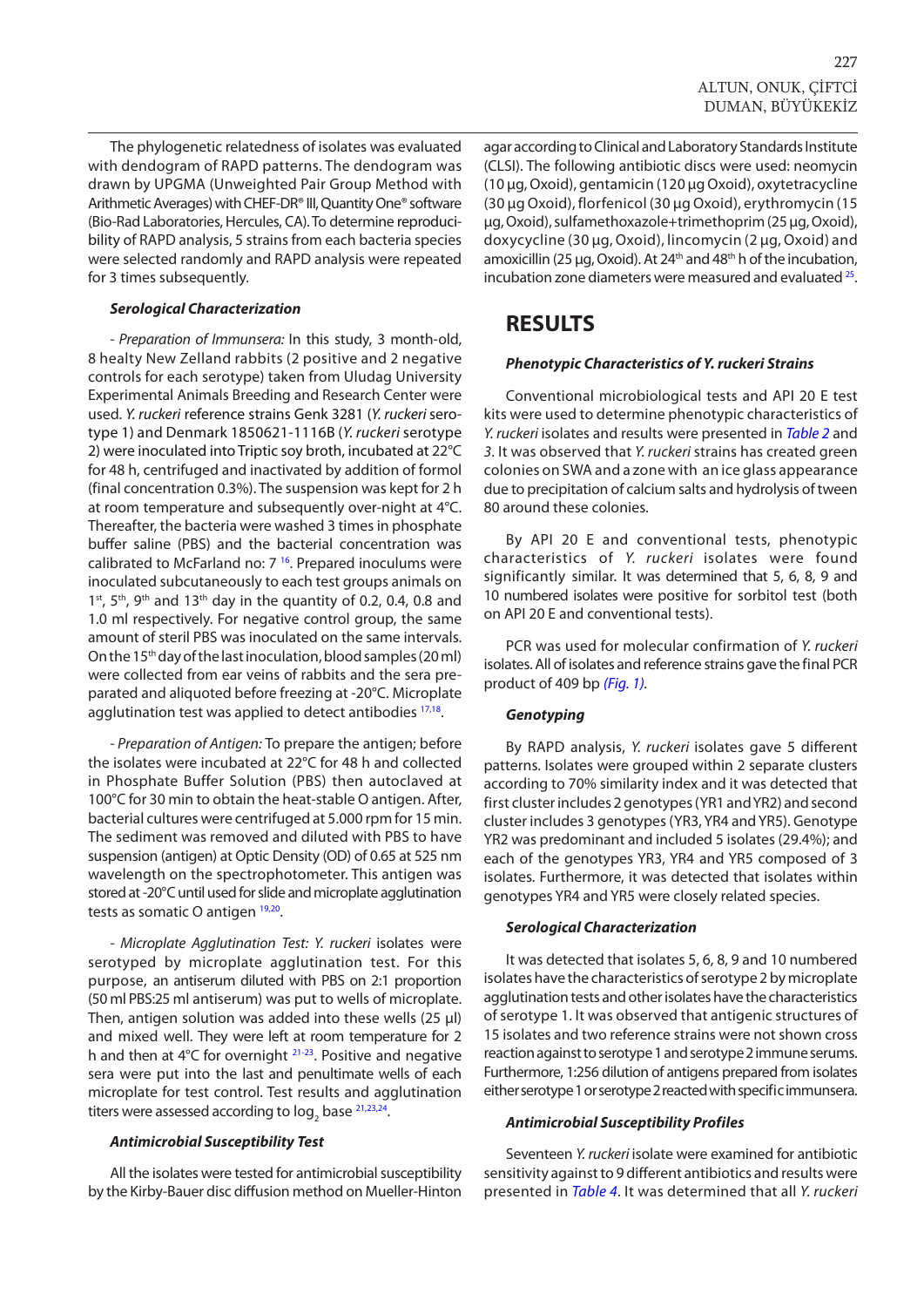<span id="page-3-0"></span>

| Table 2. Phenotypic characteristic of Y. ruckeri isolates with conventional microbiological tests<br>Tablo 2. Y. ruckeri izolatlarının konvansiyonel mikrobiyolojik testler kullanılarak belirlenen fenotipik özellikleri |                          |                          |                   |                |                |                                  |                   |                   |                    |                          |                          |                          |        |                   |                |        |        |
|---------------------------------------------------------------------------------------------------------------------------------------------------------------------------------------------------------------------------|--------------------------|--------------------------|-------------------|----------------|----------------|----------------------------------|-------------------|-------------------|--------------------|--------------------------|--------------------------|--------------------------|--------|-------------------|----------------|--------|--------|
|                                                                                                                                                                                                                           |                          |                          |                   |                |                |                                  |                   |                   | <b>Isolates No</b> |                          |                          |                          |        |                   |                |        |        |
| <b>Phenotypic Characters</b>                                                                                                                                                                                              |                          |                          |                   |                |                |                                  |                   |                   |                    |                          |                          |                          |        |                   |                |        |        |
|                                                                                                                                                                                                                           | $\mathbf{1}$             | $\overline{\mathbf{2}}$  | 3                 | 4              | 5              | 6                                | $\overline{7}$    | 8                 | $\mathbf{9}$       | 10                       | 11                       | 12                       | 13     | 14                | 15             | 16     | 17     |
| <b>Gram Staining</b>                                                                                                                                                                                                      | $\overline{\phantom{a}}$ | ٠                        |                   | ۰              |                | ÷                                |                   | ۰                 |                    |                          |                          |                          |        | ٠                 |                |        |        |
| Oxidase                                                                                                                                                                                                                   | $\overline{\phantom{a}}$ | ÷,                       | ÷                 | ۳              | ÷              | ÷,                               | ÷                 | ÷                 | ÷                  | ÷,                       | ٠                        | ÷,                       | ÷      | ÷,                | ÷              | ÷      | ÷,     |
| Catalase                                                                                                                                                                                                                  | $^{+}$                   | $\! +$                   | $+$               | $+$            | $+$            |                                  | $+$               | $+$               | $+$                |                          | $+$                      | $+$                      | $+$    | $^{+}$            | $+$            |        | $+$    |
| Gelatin hydrolysis                                                                                                                                                                                                        | $\ddot{}$                | $^{+}$                   | $+$               | $+$            | $+$            | $\begin{array}{c} + \end{array}$ | $+$               | $+$               | $+$                | $+$                      | $+$                      | $+$                      | $+$    | $+$               | $+$            | $+$    | $+$    |
| <b>Simons Citrate</b>                                                                                                                                                                                                     | $^{+}$                   | $^{+}$                   | $+$               | $+$            | $^{+}$         | $\qquad \qquad +$                | $+$               | $+$               | $+$                | $+$                      | $\! +$                   | $+$                      | $+$    | $\qquad \qquad +$ | $+$            |        | $+$    |
| O/F                                                                                                                                                                                                                       | $F^*$                    | F                        | F                 | F              | F              | F                                | F                 | F                 | F                  | F                        | F                        | F                        | F      | F                 | F              | F      | F      |
| Growth in 3% NaCl                                                                                                                                                                                                         | $^+$                     | $^{+}$                   | $\qquad \qquad +$ | $^{+}$         | $^{+}$         | $^{+}$                           | $\qquad \qquad +$ | $\qquad \qquad +$ | $\! +$             |                          | $\! +$                   | $+$                      | $^{+}$ | $^{+}$            | $+$            |        | $^{+}$ |
| Growth in 7% NaCl                                                                                                                                                                                                         | ٠                        | ÷                        | ÷                 | ۰              | ÷              | ۰                                | Ē.                | ÷                 | ÷                  | ٠                        | -                        | ÷                        | ۰      | ۰                 | ÷              | ÷      | ÷      |
| Growth at 30°C                                                                                                                                                                                                            | $^{+}$                   | $^{+}$                   | $+$               | $+$            | $+$            |                                  | $+$               | $+$               | $+$                | $+$                      | $+$                      | $+$                      | $+$    | $^{+}$            | $+$            | $+$    | $+$    |
| Growth at 37°C                                                                                                                                                                                                            | $\ddot{}$                | $+$                      | $+$               | $+$            | $+$            | $+$                              | $+$               | $+$               | $+$                | $+$                      | $+$                      | $+$                      | $+$    | $+$               | $+$            | $+$    | $+$    |
| Motility at 22°C                                                                                                                                                                                                          | $^{+}$                   | $^{+}$                   | $\qquad \qquad +$ | $^{+}$         | $^{+}$         | $\qquad \qquad +$                | $+$               | $\! +$            | $+$                | $+$                      | $\! +$                   | $+$                      | $+$    | $^{+}$            | $+$            |        | $^{+}$ |
| Motility at 37°C                                                                                                                                                                                                          | $\overline{\phantom{a}}$ | ÷,                       |                   | ÷,             | Ē,             | ÷,                               | Ē.                | ÷,                | ÷,                 | ÷,                       |                          | ÷                        |        | L,                | L.             |        |        |
| <b>SWA</b>                                                                                                                                                                                                                | $^{+}$                   | $\! +$                   | $\qquad \qquad +$ | $^{+}$         | $^{+}$         | $\! + \!$                        | $+$               |                   | $+$                | $+$                      | $\! +$                   | $^{+}$                   | $^{+}$ | $^+$              | $+$            | $^{+}$ | $^{+}$ |
| H <sub>2</sub> S                                                                                                                                                                                                          | ٠                        | $\overline{\phantom{a}}$ | ÷                 | ۰              | ÷              | ÷,                               | Ē.                | ÷                 | ÷,                 | ÷                        | ÷                        |                          | ۰      | ÷,                | ÷,             | ÷      | ÷      |
| Indole                                                                                                                                                                                                                    | $\overline{\phantom{a}}$ | $\overline{a}$           | $\overline{a}$    | ÷,             | ÷,             | ÷,                               | ÷,                | ÷,                | ÷,                 | $\overline{a}$           | $\overline{\phantom{a}}$ | $\overline{a}$           | ÷      | $\overline{a}$    | ÷,             | ÷      |        |
| Methyl red                                                                                                                                                                                                                | $^{+}$                   | $^{+}$                   | $^{+}$            | $^{+}$         | $+$            | $+$                              | $+$               | $+$               | $+$                | $+$                      | $+$                      | $+$                      | $+$    | $+$               | $+$            | $^{+}$ | $^{+}$ |
| <b>VP</b>                                                                                                                                                                                                                 | $\overline{\phantom{a}}$ | $\overline{a}$           |                   | $\overline{a}$ | $\overline{a}$ | ÷,                               | Ē,                | Ē.                | ×,                 | ÷,                       |                          |                          |        |                   |                |        |        |
| Acid from                                                                                                                                                                                                                 |                          |                          |                   |                |                |                                  |                   |                   |                    |                          |                          |                          |        |                   |                |        |        |
| Mannitol                                                                                                                                                                                                                  | $\! +$                   | $^{+}$                   | $\qquad \qquad +$ | ÷,             | $^{+}$         | $\qquad \qquad +$                | $\qquad \qquad +$ | $\! +$            | $+$                | $+$                      | $\! +$                   | $^{+}$                   | $+$    | $^{+}$            | $+$            |        | $^{+}$ |
| Sorbitol                                                                                                                                                                                                                  | н.                       | ÷,                       | ÷                 | ÷              | $^{+}$         | $^{+}$                           | Ē.                | $+$               | $+$                | $\boldsymbol{+}$         | ×,                       | ۰                        |        | ÷                 | Ē.             |        |        |
| Rhamnose                                                                                                                                                                                                                  | $\overline{\phantom{a}}$ | $\overline{\phantom{a}}$ | ÷                 | ÷              | ÷              | ÷,                               | Ē,                | ÷                 | ٠                  | $\overline{a}$           | ۰                        | $\overline{\phantom{a}}$ |        | ÷,                | $\overline{a}$ | ۰      |        |
| Inositol                                                                                                                                                                                                                  | ۰                        | ÷,                       | ÷                 | ۳              | ÷              | ÷,                               | ÷                 | ÷                 | ÷,                 | ÷,                       | ×,                       | $\overline{a}$           | ÷      | ÷,                | ÷              | ÷      | ۳      |
| Xylose                                                                                                                                                                                                                    |                          | -                        |                   | $\overline{a}$ | Ξ              | $\overline{a}$                   | ٠                 | $\overline{a}$    | $\overline{a}$     | $\overline{\phantom{a}}$ |                          | -                        |        | -                 | Ξ              |        |        |
| Glucose                                                                                                                                                                                                                   | $+$                      | $^{+}$                   | $+$               | $+$            | $^{+}$         | $\begin{array}{c} + \end{array}$ | $+$               | $+$               | $+$                | $+$                      | $^{+}$                   | $+$                      | $+$    | $+$               | $+$            | $^{+}$ | $^{+}$ |
| *F: fermentative                                                                                                                                                                                                          |                          |                          |                   |                |                |                                  |                   |                   |                    |                          |                          |                          |        |                   |                |        |        |



**Fig 1.** *Y. ruckeri* specific PCR, 409 bp. **M;** Molecular weight standard (25-700 bp), 9 (Denmark 1850621- 1116B) and 17 (Genk 3281 [Belgium]) reference strains, others are sample strains

**Şekil 1.** *Y. ruckeri* spesifik PCR, 409 bp. M; Moleküler ağırlık standardı (25-700 bp), 9 (Denmark 1850621- 1116B) ve 17 (Genk 3281 [Belgium]) referans suşlar, diğerleri saha suşları

isolates were resistant to neomycin, lincomycin, amoxicillin (except isolate 11) and erythromycin, 5 (33.33%) isolates to gentamicin and doxycyclin, 2 (13.33%) isolates to oxytetracycline, 3 (20%) isolates to florfenicol, and 1 (6.66%) isolate to sulphamethoxazole-trimetoprim.

## **DISCUSSION**

In this study, it has shown that *Y. ruckeri* have serologic differences among isolates and such these strains are found very similar in terms of phenotypes <sup>2,5,8,26</sup>.

Many typing strategies have been performed until today based on the phenotypic characteristics of *Y. ruckeri* strains. *Y. ruckeri* strains have been divided into two biotypes according to sorbitol fermentation ability <sup>1</sup>, and five biotypes according to heat-stable O antigen <sup>27</sup>.

In this study, no difference was detected between the strains in terms of gram staining, O/F, cytochrome oxidase, catalase, H<sub>2</sub>S production, VP, indol production, glucose, inositol,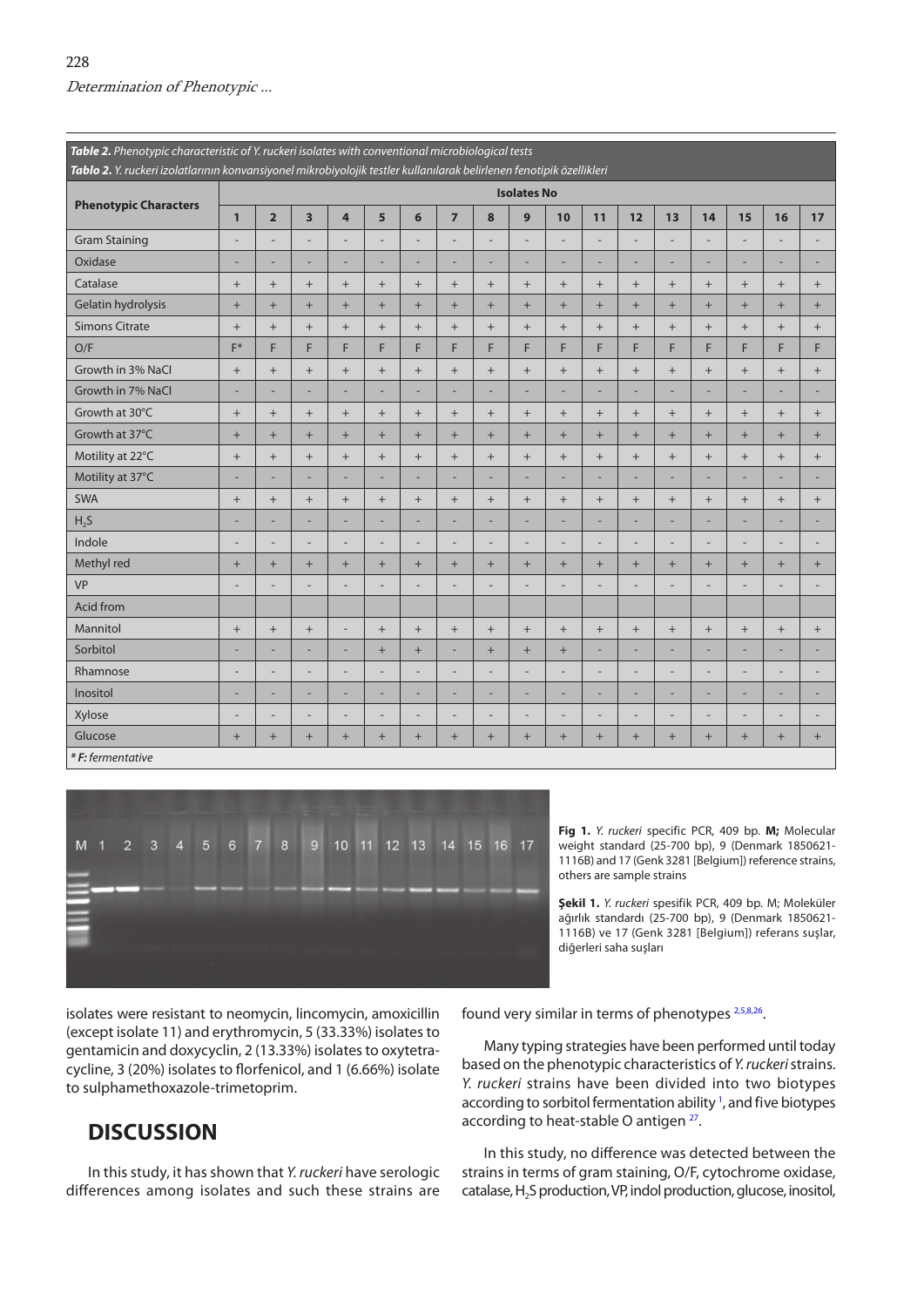

**Fig 2.** The RAPD band profile of *Y. ruckeri* isolates and phylogenetic tree of genotypes

**Şekil 2.** *Y. ruckeri* isolatlarının RAPD bant profilleri ve genotiplere ait filogenetik ağaç

*Table 3. Phenotypic properties of Y. ruckeri isolates with API 20E tests Tablo 3. Y. ruckeri izolatlarının API 20E kullanılarak belirlenen fenotipik özellikleri*

|                                                                                                                                                                                     |                          |                          |                         |                |                |                   |                |                          | <b>Isolates No</b> |                          |                          |                          |                          |                 |                          |                          |                          |
|-------------------------------------------------------------------------------------------------------------------------------------------------------------------------------------|--------------------------|--------------------------|-------------------------|----------------|----------------|-------------------|----------------|--------------------------|--------------------|--------------------------|--------------------------|--------------------------|--------------------------|-----------------|--------------------------|--------------------------|--------------------------|
| <b>Phenotypic Characters</b>                                                                                                                                                        | $\mathbf{1}$             | $\overline{2}$           | $\overline{\mathbf{3}}$ | 4              | 5              | 6                 | $\overline{7}$ | 8                        | $\overline{9}$     | 10                       | 11                       | 12                       | 13                       | 14              | 15                       | 16                       | 17                       |
| <b>ONGP</b>                                                                                                                                                                         | $^{+}$                   | $^{+}$                   | $+$                     | $^{+}$         |                | $\qquad \qquad +$ | $^{+}$         | $+$                      |                    | $^{+}$                   | $+$                      | $^{+}$                   | $+$                      | $\! + \!\!\!\!$ | $+$                      | $+$                      | $^{+}$                   |
| <b>ADH</b>                                                                                                                                                                          |                          | ÷                        |                         | ۰              |                | ÷                 |                | ۰                        | ×,                 | ÷                        |                          |                          |                          | ÷               |                          |                          | ×,                       |
| <b>LDC</b>                                                                                                                                                                          | $^{+}$                   | $^{+}$                   | $^{+}$                  | $^{+}$         | $^{+}$         | $\qquad \qquad +$ | $+$            | $+$                      |                    | $^{+}$                   | $+$                      | $+$                      | $^{+}$                   | $\! + \!\!\!\!$ | $+$                      | $+$                      | $^{+}$                   |
| <b>ODC</b>                                                                                                                                                                          | $^{+}$                   | $+$                      | $+$                     | $+$            | $+$            | $^{+}$            | $+$            | $+$                      | $+$                | $+$                      | $+$                      | $+$                      | $+$                      | $+$             | $+$                      | $+$                      | $+$                      |
| Citrate production                                                                                                                                                                  | $\qquad \qquad +$        | $+$                      | $+$                     | $+$            | $+$            | $\qquad \qquad +$ | $+$            | $+$                      | $+$                | $+$                      | $+$                      | $+$                      | $+$                      | $\! + \!\!\!\!$ | $+$                      | $+$                      | $+$                      |
| $H2S$ production                                                                                                                                                                    | -                        | ÷                        |                         | ÷              | -              | ÷,                |                | ۰                        | ٠                  | ÷,                       |                          |                          |                          | ÷,              |                          |                          |                          |
| Urease production                                                                                                                                                                   | ÷                        | $\overline{a}$           | ٠                       | $\overline{a}$ | $\overline{a}$ | ÷                 | ÷              | $\overline{a}$           | $\overline{a}$     | $\overline{a}$           | $\overline{a}$           | $\overline{a}$           |                          | $\overline{a}$  |                          | ۰                        |                          |
| <b>TDA</b>                                                                                                                                                                          | ۰                        | ۰                        |                         | ۳              | ÷              | ÷                 | ÷              | ۳                        | ۰                  | ÷                        | ÷                        | ÷                        |                          | ۰               | ۰                        | ×,                       | ×,                       |
| Indole production                                                                                                                                                                   | ÷                        | $\overline{a}$           | Ē,                      | L,             | L,             | ÷,                | ÷,             | $\overline{a}$           | $\overline{a}$     | $\overline{a}$           | ÷                        | $\overline{a}$           |                          | $\overline{a}$  |                          | $\overline{a}$           | $\overline{a}$           |
| <b>VP</b>                                                                                                                                                                           | ÷                        | ÷                        | ÷                       | ÷              | ÷              | ÷,                | ÷              | ÷                        | ÷                  | $\overline{a}$           | ÷                        | ÷                        | E,                       | ÷               | ÷                        | ×,                       | $\overline{\phantom{a}}$ |
| <b>Gelatin Hydrolysis</b>                                                                                                                                                           | ٠                        | ٠                        | ÷                       | ٠              | ٠              | ۰                 | ٠              | $\overline{a}$           | ٠                  | $\overline{\phantom{a}}$ | ٠                        | $\overline{\phantom{a}}$ | ٠                        | ٠               | $\overline{\phantom{a}}$ | ٠                        | ٠                        |
| Glucose*                                                                                                                                                                            | $\ddot{}$                | $\ddot{}$                | $+$                     | $+$            | $\ddot{}$      | $\ddot{}$         | $\ddot{}$      | $+$                      | $\ddot{}$          | $\ddot{}$                | $+$                      | $+$                      | $+$                      | $+$             | $+$                      | $+$                      | $\ddot{}$                |
| Mannitol*                                                                                                                                                                           | $\ddot{}$                | $\ddot{}$                | $+$                     | $+$            | $+$            | $+$               | $\ddot{}$      | $+$                      | $+$                | $+$                      | $+$                      | $+$                      | $+$                      | $+$             | $+$                      | $+$                      | $+$                      |
| Inositol*                                                                                                                                                                           | ٠                        | ÷                        | ÷                       | ٠              | ۰              | ۰                 | ٠              | ٠                        | ٠                  | ٠                        | ٠                        | ٠                        | ٠                        | ۰               | ٠                        | ٠                        | ٠                        |
| Sorbitol*                                                                                                                                                                           | ٠                        | ÷                        | ÷,                      | ÷              | $\ddot{}$      | $\ddot{}$         | ÷              | $+$                      | $\ddot{}$          | $\ddot{}$                | $\overline{\phantom{a}}$ | $\overline{\phantom{a}}$ | ٠                        | ٠               | $\overline{\phantom{a}}$ | ٠                        | ٠                        |
| Rhamnose*                                                                                                                                                                           | ٠                        | ٠                        | ÷                       | ÷              | ÷              | ÷                 | ÷,             | ÷,                       | -                  | ٠                        | ۰                        | $\overline{\phantom{a}}$ | -                        | ÷,              | -                        | ×,                       | $\overline{\phantom{a}}$ |
| Sucrose*                                                                                                                                                                            | ٠                        | $\overline{\phantom{a}}$ | ÷,                      | ٠              | ٠              | ٠                 | ٠              | ٠                        | ٠                  | $\overline{\phantom{a}}$ | ٠                        | $\overline{\phantom{a}}$ | $\overline{\phantom{a}}$ | ٠               | ٠                        | ٠                        | ٠                        |
| Melibiose*                                                                                                                                                                          | ٠                        | ٠                        | ÷                       | ٠              | ٠              | ٠                 | ٠              | ٠                        | ٠                  | ٠                        | ٠                        | ٠                        | ۰                        | ۰               | ٠                        | ٠                        | ٠                        |
| Amygdalin*                                                                                                                                                                          | $\overline{\phantom{a}}$ | $\overline{\phantom{a}}$ | $\overline{a}$          | ٠              | ٠              | ٠                 | ٠              | $\overline{\phantom{a}}$ | ٠                  | $\overline{\phantom{a}}$ | ٠                        | $\overline{\phantom{a}}$ | $\overline{\phantom{0}}$ | ٠               | ٠                        | ٠                        | ٠                        |
| Arabinose*                                                                                                                                                                          | ٠                        | ٠                        | ÷                       | ٠              | ٠              | ۰                 | ٠              | ٠                        | ۰                  | ٠                        | ٠                        | ٠                        | ٠                        | ٠               | ٠                        | ٠                        | ٠                        |
| <b>Sitokrom Oxidase</b>                                                                                                                                                             | ٠                        | $\overline{a}$           |                         | ٠              | -              | ٠                 | ٠              | $\overline{a}$           | ٠                  | $\overline{a}$           |                          | $\overline{a}$           | ٠                        | ٠               | $\overline{\phantom{0}}$ | $\overline{\phantom{a}}$ |                          |
| ONPG: b - Galaktosidaz, ADH: Arginine dihydrolase, LDC: Lysine decarboxylase, ODC: Ornithine decarboxylase, TDA: Tryptophan deaminase, VP: Voges<br>proskauer reaction, * acid from |                          |                          |                         |                |                |                   |                |                          |                    |                          |                          |                          |                          |                 |                          |                          |                          |

maltose, mannitol, citrate utilization, gelatin hydrolysis, growth in 1%, 3% and 7% of NaCl, motility at 22°C and 37°C and pigment production. Although there were differences among the isolates on sorbitol fermentation test, a homogenous structure was seen between all studied *Y. ruckeri* isolates. These results are found similar *Y. ruckeri*  isolates isolated from Turkey [6](#page-6-0)[,28,29.](#page-7-0) 

strains cannot hydrolyse tween 80 and Bush<sup>4</sup> reported that there were no relation between motility and tween 80 hydrolyse. Çağırgan and Tanrıkul [28](#page-7-0) provided evidence that all *Y. ruckeri* strains that he studies with were motile, however some of these strains could not hydrolyse tween 80. In our study, all 15 *Y. ruckeri* strains were motile and able to hydrolyse tween 80.

Some *Y. ruckeri* strains could not hydrolyse tween 80<sup>4,26,28</sup>. Davies and Frerichs [26](#page-7-0) announced that nonmotile *Y. ruckeri* 

API 20 E test kits are one of the most common methods used to determine phenotypic characteristics of bacterial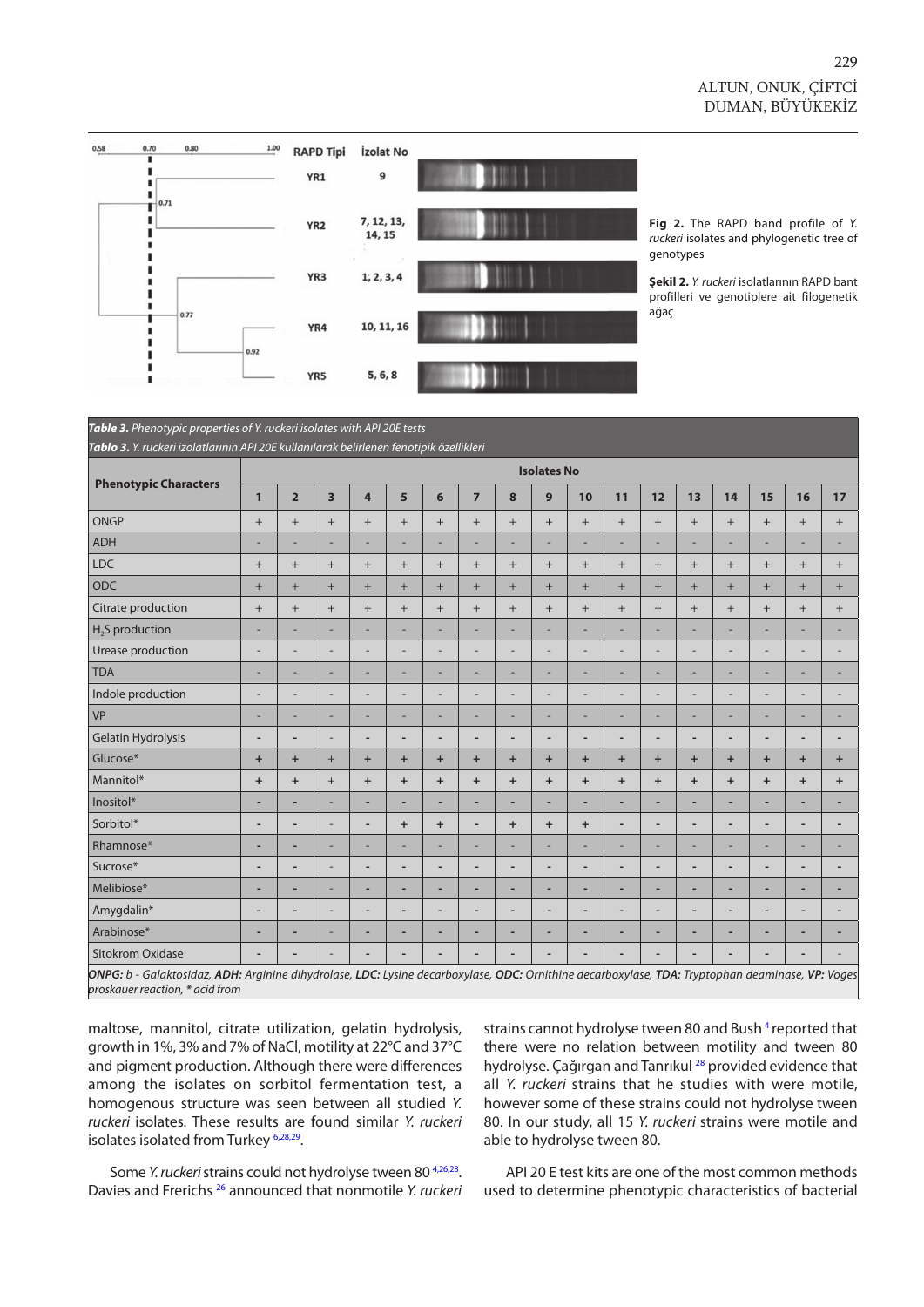<span id="page-5-0"></span>

|                                                                     | Table 4. Antibiotic susceptibility profiles of Y. ruckeri isolates |                |                |              |              |              |                |              |              |              |              |              |              |              |              |              |              |
|---------------------------------------------------------------------|--------------------------------------------------------------------|----------------|----------------|--------------|--------------|--------------|----------------|--------------|--------------|--------------|--------------|--------------|--------------|--------------|--------------|--------------|--------------|
| Tablo 4. Y. ruckeri izolatlarının antibiyotik duyarlılık profilleri |                                                                    |                |                |              |              |              |                |              |              |              |              |              |              |              |              |              |              |
|                                                                     | <b>Isolates No</b>                                                 |                |                |              |              |              |                |              |              |              |              |              |              |              |              |              |              |
| <b>Antibiotic Disc</b>                                              | 1                                                                  | $\overline{2}$ | 3              | 4            | 5            | 6            | $\overline{7}$ | 8            | 9            | 10           | 11           | 12           | 13           | 14           | 15           | 16           | 17           |
| Gentamicin                                                          |                                                                    | R              |                |              | R            | $\mathsf{R}$ | $\mathsf{R}$   | $\mathsf{R}$ |              |              |              |              |              |              |              |              |              |
| Neomycin                                                            | $\mathsf{R}$                                                       | R              | $\overline{R}$ | R            | $\mathsf{R}$ | $\mathsf{R}$ | $\mathsf{R}$   | $\mathsf{R}$ | R            | $\mathsf{R}$ | $\mathsf{R}$ | $\mathsf{R}$ | $\mathsf{R}$ | $\mathsf{R}$ | $\mathsf{R}$ | $\mathsf{R}$ | $\mathsf{R}$ |
| Lincomycin                                                          | $\mathsf{R}$                                                       | R              | $\overline{R}$ | $\mathsf{R}$ | $\mathsf{R}$ | $\mathsf{R}$ | $\mathsf{R}$   | $\mathsf{R}$ | R            | R            | $\mathsf{R}$ | R            | $\mathsf{R}$ | $\mathsf{R}$ | $\mathsf{R}$ | $\mathsf{R}$ | $\mathsf{R}$ |
| Oxytetracycline                                                     |                                                                    | R              |                |              | $\mathsf{R}$ |              |                |              |              |              |              |              |              |              |              |              |              |
| Amoxicillin                                                         | $\mathsf{R}$                                                       | R              | $\overline{R}$ | $\mathsf{R}$ | $\mathsf{R}$ | $\mathsf{R}$ | $\mathsf{R}$   | $\mathsf{R}$ | R            | R            |              | R            | $\mathsf{R}$ | $\mathsf{R}$ | $\mathsf{R}$ | $\mathsf{R}$ | $\mathsf{R}$ |
| Florfenicol                                                         | $\mathsf{R}$                                                       |                | R              |              | $\mathsf{R}$ |              |                |              |              |              |              |              | $\mathsf{S}$ |              |              |              |              |
| Erythromycin                                                        | $\mathsf{R}$                                                       | $\mathsf{R}$   | R              | $\mathsf{R}$ | $\mathsf{R}$ | $\mathsf{R}$ | $\mathsf{R}$   | $\mathsf{R}$ | $\mathsf{R}$ | R            | $\mathsf{R}$ | R            | $\mathsf{R}$ | $\mathsf{R}$ | R.           | $\mathsf{R}$ | $\mathsf{R}$ |
| Doxycycline                                                         | $\mathsf{R}$                                                       | R              | R              |              |              |              |                |              | $\mathsf{R}$ |              |              |              | $\mathsf{R}$ |              |              |              |              |
| Sulfamethoxazole-<br>Trimethoprim                                   | S                                                                  |                | S              |              |              | $\mathsf{R}$ | S              |              |              |              |              | S            |              | S            | S            |              | S            |
| S: Sensitive, I: Intermediate, R: Resistance                        |                                                                    |                |                |              |              |              |                |              |              |              |              |              |              |              |              |              |              |

agents. The researchers reported that *Y. ruckeri* strains might be shown variety in terms of arginin dihydrolase production, gelatin hydrolysis, VP and sorbitol fermentation due to incubation periods (24, 48, 72 h) 20°C, 22°C and 25°C by API 20 E test kits <sup>20,26,29,30</sup>. Also, many researchers mentioned that there was a risk to confuse with *Hafnia alvei* for diagnosis with API [20](#page-7-0) E <sup>5,8,20,[26,29-31](#page-7-0)</sup>. While no difference was observed among *Y. ruckeri* strains for arginin dihydrolase test, mannitol fermentation, citrate utilization, gelatin hydrolysis and VP as a result of incubation at 26°C for 24 h in our study, the differences were determined in sorbitol tests. Differences in sorbitol fermentation were detected in only serotype 2 isolates. Candan and Yazıcı<sup>29</sup> have reported isolates negative gelatin hydrolysis (2 isolates), positive VP (9 isolates), negative citrate utilization (2 isolates) after an incubation at 22°C for 48 h in their research. They have studied in 15 *Y. ruckeri* strains to determine the most suitable temperature and time for diagnosis of *Y. ruckeri* by using API 20 E test. Observation of differences in gelatin hydrolysis tests differently from conventional microbiological tests in our research results related with API 20 E test complies with the results of other researchers who had studied on this subject <sup>29,31-33</sup>.

Although it has been reported that *Y. ruckeri* might be confused with *H. alvei* in identifications by using API 20 E test, it was observed that while *Y. ruckeri* was positive βgalactosidase, gelatin hydrolysis and negative rhamnose, arabinose at 37°C, *H. alvei* was negative β-galactosidase, gelatin hydrolysis and positive rhamnose, arabinose results at 37°C [5](#page-6-0),[20](#page-6-0)[,34](#page-7-0). Furthermore, *Y. ruckeri* may be differed from other bacteria easily by help of specific colony morphologies on SWA [6](#page-6-0).

Serotypic scheme of *Y. ruckeri* has continuously modified by introduction of new antisera [35,36](#page-7-0) or creation of new antigenic schemes [7](#page-6-0),[20](#page-6-0)[,27,37](#page-7-0) since first occurrence of yersiniosis. All these studies revealed that *Y. ruckeri* presented a complex structure for serology and antigenic characteristics. When serotyping of 15 *Y. ruckeri* strains in our country was performed by using microplate agglutination technique, it was detected that isolates 5, 6, 8, 10 and reference strain 9 presented serotype 2 and other ten strains presented serotype 1 characteristics. During agglutination test, "O" antigen, serotype 1 and serotype 2 hyperimmune (rabbit) sera were used. It was reported in studies performed with European isolates that *Y. ruckeri* strains have presented serotype O1 characteristics in commo[n 6](#page-6-0),[20,](#page-6-0)[26,36.](#page-7-0)

Diagnosis of *Y. ruckeri* has been performed successfully since 1992 by PCR<sup>38</sup>. Besides, PCR based genotyping methods such as PCR-RFLP ribotyping, REP-PCR, ERIC-PCR, AP-PCR and DNA amplification fingerprint has played important role on bacterial typing scheme for the last twenty years <sup>39</sup>. However, these techniques have been used very rarely for fish pathogens in compared with human and animal pathogens<sup>40</sup>. Plasmid profile analysis, ribotyping <sup>41,42</sup>, PFGE <sup>40</sup>, PCR based fingerprinting <sup>40,43,44</sup> have been used successfully as alternative to phenotypic techniques of *Y. ruckeri* strains. RAPD typing is one of the techniques where single oligonucleotides selected optionally [45.](#page-7-0) ERIC2 and M13 primers are used featly as universal primers for typing various bacteria [46.](#page-7-0) RAPD-PCR is advantageous since molecular preliminary information of the species is not necessary and clonal relatedness may be determined rapidly and cheaply. In this study, ERIC2 primer was used in RAPD-PCR analysis of *Y. ruckeri* isolates [15](#page-6-0),[40,47-49.](#page-7-0) In this study, *Y. ruckeri* isolates were classified within 5 groups according to 70% similarity index by RAPD typing with using ERIC 2 primer. It was determined that *Y. ruckeri* strains grouped within YR1 and YR 2 have presented a 71% similarity among themselves and strains grouped within YR 3, YR 4 and YR 5 have presented 77% similarity among themselves. Onuk et al.<sup>[12](#page-6-0)</sup> have grouped *Y. ruckeri* strains within 6 groups by RAPD method and reported that strains grouped as RE1 and RE2 have presented 83% genetic similarity and RAPD types that were specified within the same cluster except RE1 and RE2 have presented a genetic similarity between 27% and 53%. Same researchers have reported that strains which cause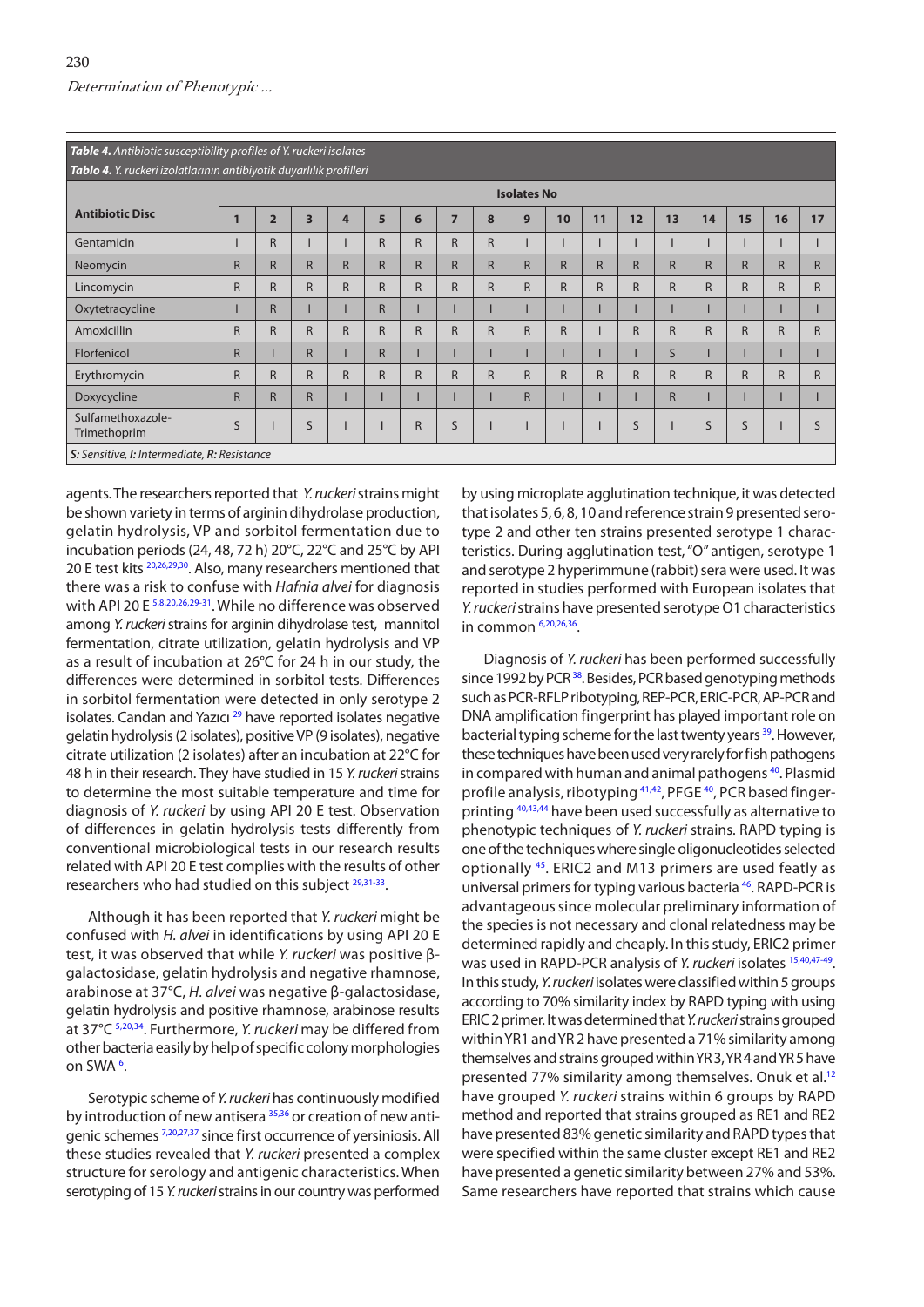<span id="page-6-0"></span>epidemics within Central Anatolia and Black Sea regions were dominant types and isolates within RA, RB, RC and RC groups isolated from Mediterranean and Aegean regions were significantly different from isolates within Black Sea and Central Anatolia regions. In our research, in line with Onuk et al.12, it was observed that *Y. ruckeri* isolates typed with RAPD were distributed among regions. This situation shows that there might be fish transfer among fish farms.

*Y. ruckeri* strains were classified by performing an antibiotyping according to their resistance to antibiotic 12,50. Determination of antibiotic resistance profiles of bacteria can provide important information to take specific control preventions. De Grandis and Stevenson<sup>50</sup> have determined antibiotic susceptibilities of 50 *Y. ruckeri* strains and reported that all these strains have presented uniform susceptibility profile against many antibiotics. Onuk et al.12 reported that 97 *Y. ruckeri* strains had presented similar antibiotic susceptibility profile against oxytetracyclin and trimethoprim while weak resistance to erythromycin and De Grandis and Stevenson [50](#page-7-0) have reported that *Y. ruckeri* had presented an acquired resistance against oxytetracycline and sulphanomide although it is resistant to many antibiotics. Kırkan et al.<sup>[51](#page-7-0)</sup> reported that 17 *Y. ruckeri* isolates were resistant to tetracycline with 30% and 40% by agar dilution and E- test, respectively. Furthermore, Kırkan et al.[52](#page-7-0) found that all 8 *Y. ruckeri* strains were resistant to erythromycin and ampicillin. While in the present study all 17 *Y. ruckeri* isolates were resistant to neomycin, lincomycin and erythromycin, 16 strains were resistant to amoxicillin, 5 strains were resistant to gentamicin, 3 strains were resistant to florfenicol and doxycyclin, 2 strains were resistant to oxytetracycline and 1 strain was resistant to trimetoprim-sulphamethoxazole. Florfenicol, erythromycin, oxytetracycline and sulphamethoxazole-trimetoprim are antibiotics which have been licensed for bacterial fish diseases and used most frequently in Turkey. According to this study, it may be concluded that a resistance against oxytetracycline, florfenicole and sulphamethoxazole-trimetoprim has developed or is being developed (because of susceptibility of strains intermediately according to antibiogram results) among *Y. ruckeri* isolates.

Consequently, it was found that phenotypic characteristics of *Y. ruckeri* strains were very similar both of conventional microbiological tests and API 20 E rapid diagnosis kit and SWA agar has provided successful results for identification of *Y. ruckeri* strains and control of purity of the colonies, in this study. It was determined that 4 isolates have serotype 2 characteristics similarly with reference 9 (serotype 2) and other strains have presented a serotype 1 characteristics as a result of serotyping of *Y. ruckeri* strains with microplate agglutination test by using reference serotype 1 and serotype 2 strains. It was detected that *Y. ruckeri* has developed resistance to oxytetracycline, florfenicol and sulphamethoxazoletrimethoprim which have been used to treat bacterial diseases in Turkey (licensed for fish). RAPD analysis was discriminative for determination of genetic diversity among

*Y. ruckeri* isolates and has provided rapid and safe results. This result showed that RAPD analysis is a useful epidemiological method for determination of genetic differences on fish pathogens. We consider that results obtained in this study can be useful for preparation of effective vaccination formulations against yersiniosis and for further studies that will be performed related with this subject.

#### **REFERENCES**

**1. Tobback E, Decostere A, Hermans K, Haesebrouck F, Chiers K:***Yersinia ruckeri* infections in salmonid fish, *J Fish Dis,* 30, 257-268, 2007.

**2. Horne MT, Barnes AC:** Enteric redmouth disease. **In,** Woo, PTK, Bruno DW (Eds): Fish Diseases and Disorders. Vol. 3, Viral, Bacterial and Fungal Infections. pp. 455-477, CABI Publishing, 1999.

**3. Cagırgan H, Yüreklitürk O:** First isolations of *Yersinia ruckeri* in Turkey. *Bull Eur Assoc Fish Pathol*, 4, 1-10, 1991.

**4. Busch, RA:** Enteric redmouth disease *(Yersinia ruckeri).* **In,** Anderson DP, Dorson M, Dubpurget P (Eds): Antigens of Fish Pathogens. pp. 201-223, Marcel Merieox, Lyon, 1982.

**5. Austin B, Austin DA:** Bacterial Fish Pathogens Disease in Farmed and Wild Fish. 3<sup>rd</sup> (Revised) ed., p. 457, Praxis Publishing, Chichester, UK, 1999.

**6. Altun S, Kubilay A, Diler O:** *Yersinia ruckeri* [suşlarının fenotipik ve serolojik](http://vetdergi.kafkas.edu.tr/extdocs/2010_4B/S223_S229.pdf) özelliklerinin incelenmesi. *Kafkas Univ Vet Fak Derg*.16 (Suppl B): S223- S229, 2010.

**7. Stevenson R, Flett D, Raymond BT:** Enteric red mouth (ERM) and other enterobacterial infections of fish. **In,** Inglis V, Roberts RJ, Bromogo NR (Eds): Bacterial Diseases of Fish. pp. 80-99, Blackwell Sciense Ltd., London, 1993.

**8. Buller NB:** Bacteria from fish and other aquatic animals. CABI Publishing, U.K., 2004.

**9. Gibello A, Blanco MM, Moreno MA, Cutul MT, Domenech A, Dominguez L, Fernandez-Garayzabal JF:** Development of a PCR assay for detection of *Yersinia ruckeri* in tissues of inoculated and naturally infected trout. *Appl Environ Microbiol* 65 (1): 346-350, 1999.

**10. LeJeune JT, Rurangirwa FR:** Polymerase chain reaction for definitive identification of *Yersinia ruckeri*. *J Vet Diagn Invest,* 12, 558-561, 2000.

**11. Findik A, Ica T, Onuk EE, Percin D, Kevenk TO, Ciftci A:** Molecular typing and cdt gene prevalence of *Campylobacter jejuni* isolates from various sources. *Trop Animal Health Prod*, 43, 711-719, 2011.

**12. Onuk EE, Ciftci A, Findik A, Ciftci G, Altun S, Balta F, Ozer S, Coban AY:** Phenotypic and molecular characterization of *Yersinia ruckeri* isolates from Rainbow trout (*Oncorhynchus mykiss*, Walbaum, 1792) in Turkey. *Berl Munch Tierarztl Wochenschr,* 124 (7-8): 320-328, 2011.

**13. Welsh J, McClelland M:** Fingerprinting genomes using PCR with arbitrary primers. *Nucleic Acids Res*, 18, 7213-7218, 1990.

**14. Waltman WD, Shotts EB:** A medium for the isolation and differentiation of *Yersinia ruckeri*. *Can J Fish Aquat Sci*, 41, 804-808, 1984.

**15. Versalovic J, Koeuth T, Lupski R:** Distribution of repetitive DNA sequences in eubacteria and application to fingerprinting of bacterial genomes. *Nuc Acid Res*, 19 (24): 6823-6831, 1991.

**16. Poxton IR and Blackwell CC:** Isolation and identification of bacterial antigens. **In,** Weir M (Ed): Handbook of Experimental Immunology. Vol. 4, pp. 1-22, Alden Press, Oxford, 1986.

**17. Anonymus:** OIE, Manual of Diagnostic Tests and Vaccines for Terrestrial Animals. http://www.oie.int/Eng/normes/mmanual/A\_index.htm, *Accessed*: 12.09.2012.

**18. Sorensen UBS, Larsen JL:** Serotyping of *Vibrioanguillarum. Appl Environ Microbiol,* 151, 593-597, 1986.

**19. Roberson BS:** Bacterial aglutination. **In,** Stolen JS, Fletcher TC, Anderson DP, Roberson BS, Van Muiswinkel WB (Eds): Techniques in Fish Immunology. pp. 81-87, CT: SOS Publication, Fair Haven, USA, 1990.

**20. Tinsley JW, Lyndon AR, Austin B:** Antigenic and cross-protection studies of biotype 1 and biotype 2 isolates of *Yersinia ruckeri* in rainbow trout,